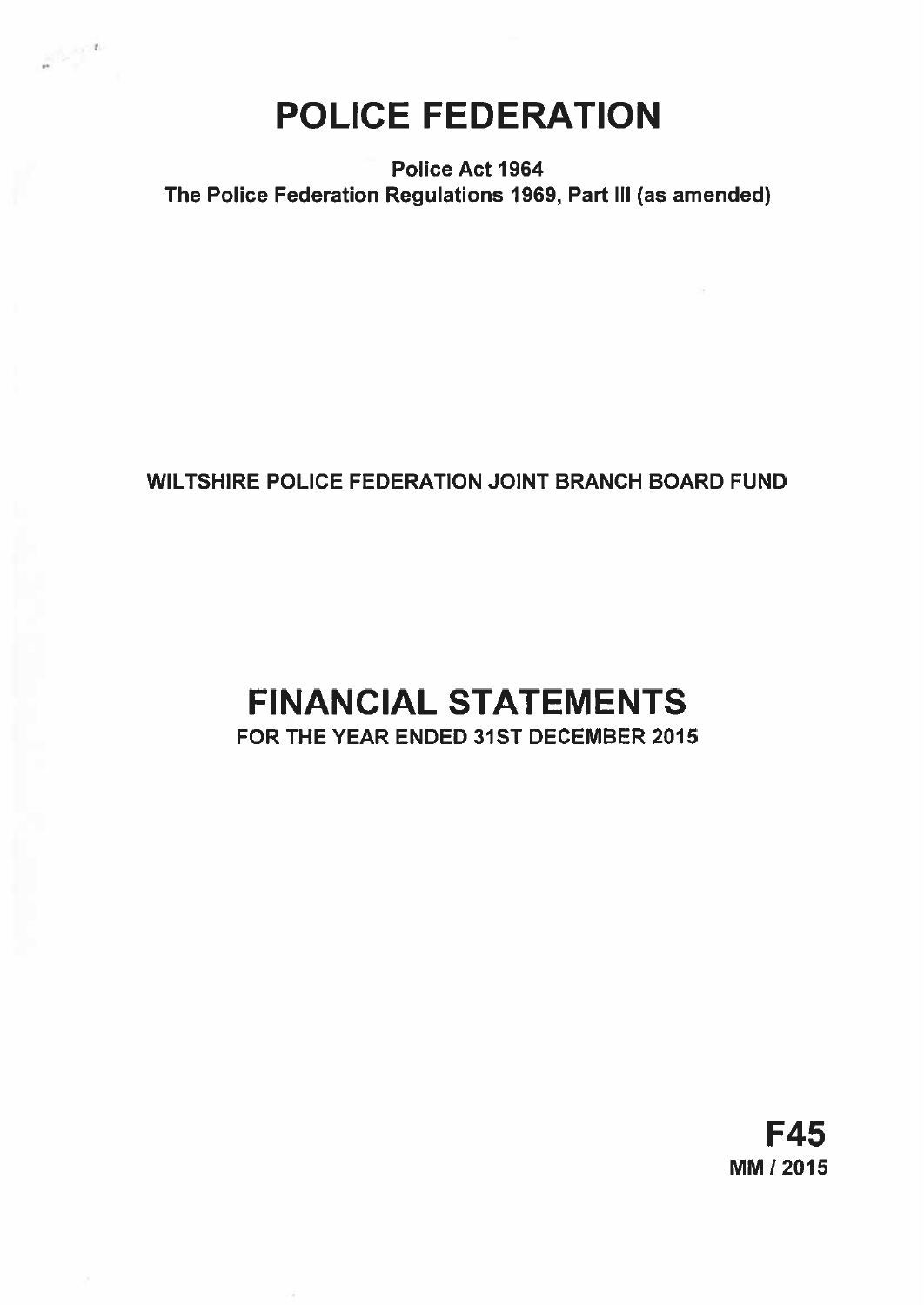## WILTSHIRE POLICE FEDERATION JOINT BRANCH BOARD FUND

## YEAR ENDED 31ST DECEMBER 2015

| <b>CHAIRMAN</b>  | Mr M White<br>Police Federation,<br>Police Headquarters,<br>London Road,<br>Devizes, SN10 2DN                                                        |
|------------------|------------------------------------------------------------------------------------------------------------------------------------------------------|
| <b>SECRETARY</b> | Mrs M Rolph<br>Police Federation,<br>Police Headquarters,<br>London Road,<br>Devizes, SN10 2DN                                                       |
| <b>TREASURER</b> | Mr R Moorhouse<br>Police Federation,<br>Police Headquarters,<br>London Road,<br>Devizes, SN10 2DN                                                    |
| <b>AUDITORS</b>  | George Hay & Co<br><b>Chartered Accountants</b><br><b>Statoutory Auditors,</b><br>83 Cambridge Street,<br>Pimlico,<br>London.<br>SW1V <sub>4PS</sub> |
| <b>TRUSTEES</b>  | Mr M Armishaw<br>Police Federation,<br>Police Headquarters,<br>London Road,<br>Devizes, SN10 2DN                                                     |
|                  | Mr J Saunders<br>Police Federation,<br>Police Headquarters,<br>London Road,<br>Devizes, SN10 2DN                                                     |
|                  | Mr A Bridge<br>Police Federation,<br>Police Headquarters,<br>London Road,<br>Devizes, SN10 2DN                                                       |

 $\sim$ 

s.

 $\sim$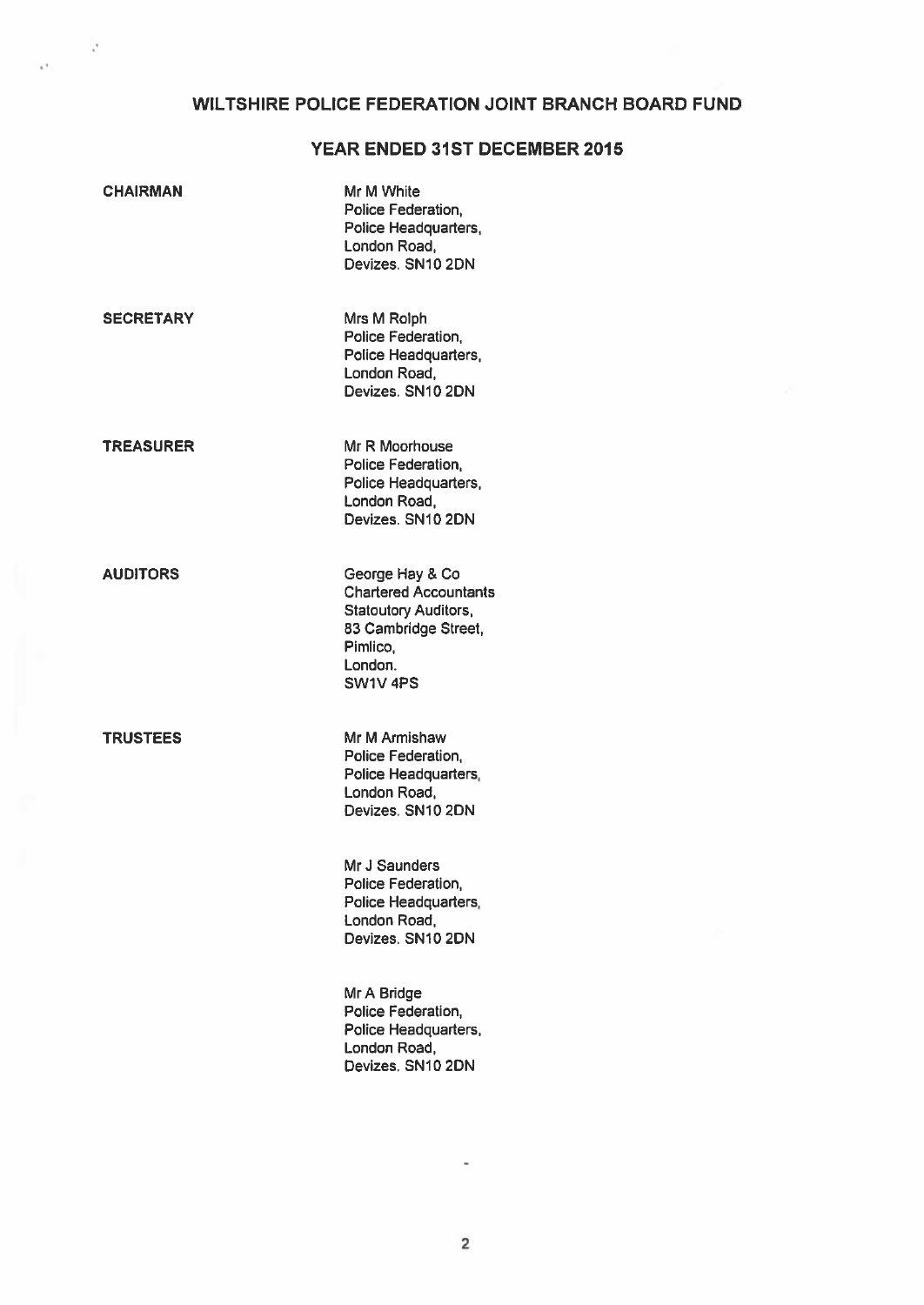## INDEPENDENT AUDITOR'S REPORT TO THE MEMBERS OF WILTSHIRE POLICE FEDERATION JOINT BRANCH BOARD FUND

We have audited the financial statements of the Wiltshire Police Federation Joint Branch Board Fund for the year ended 31st December 2015, which comprise the Income and Expenditure Account, the Balance Sheet, and the related notes. The financial statements have been prepared under the requirements of the Police Federation Regulations and Fund Rules.

This repor<sup>t</sup> is made solely to the Fund's members, as <sup>a</sup> body. Our audit work has been undertaken so that we might state to the Fund's members those matters we are required to state to them in an auditor's repor<sup>t</sup> and for no other purpose. To the fullest extent permitted by law, we do not accep<sup>t</sup> or assume responsibility to anyone other than the Fund and the Fund's members as <sup>a</sup> body, for our audit work, for this report, or for the opinions we have formed.

#### Respective responsibilities of the managemen<sup>t</sup> committee and auditors

As explained more fully in the Statement of Management Committee's Responsibilities set out in the notes to the financial statements the managemen<sup>t</sup> committee are responsible for the preparation of the financial statements and for being satisfied that they fairly reflect the state of the Fund's affairs as at 31st December 2015 and of its results for the year then ended.

Our responsibility is to audit and express an opinion on the financial statements in accordance with applicable law and International Standards on Auditing (UK and Ireland). Those standards require us to comply with the Auditing Practices Board's Ethical Standards for Auditors.

## Scope of the audit of the financial statements

An audit involves obtaining evidence about the amounts and disclosures in the financial statements sufficient to <sup>g</sup>ive reasonable assurance that the financial statements are free from material misstatement, whether caused by fraud or error. This includes an assessment of: whether the accounting policies are appropriate to the Fund's circumstances and have been consistently applied and adequately disclosed; the reasonableness of significant accounting estimates made by the managemen<sup>t</sup> committee; and the overall presentation of the financial statements.

## Opinion on financial statements

In our opinion the financial statements:

- fairly reflect the state of the Fund's affairs as at 31st December <sup>2015</sup> and of its results for the year then ended;
- have been properly prepare<sup>d</sup> in accordance with the measurement principles of United Kingdom Generally Accepted Accounting Practice; and
- have been prepare<sup>d</sup> in accordance with the Police Federation Regulations and Fund Rules.

## Other Matters

The financial statements for the year ended 31st December <sup>2015</sup> includes all funds raised for the purpose of the Joint Branch Board Fund in accordance with Regulation <sup>2</sup> Police Federation (Amendment) Regulations 2015.

signed: Cearge Hay

George Hay & Co Chartered Accountants & Statutory Auditors 83 Cambridge Street, Pimlico, London SW1V 4PS **Dated:** 26th January 2016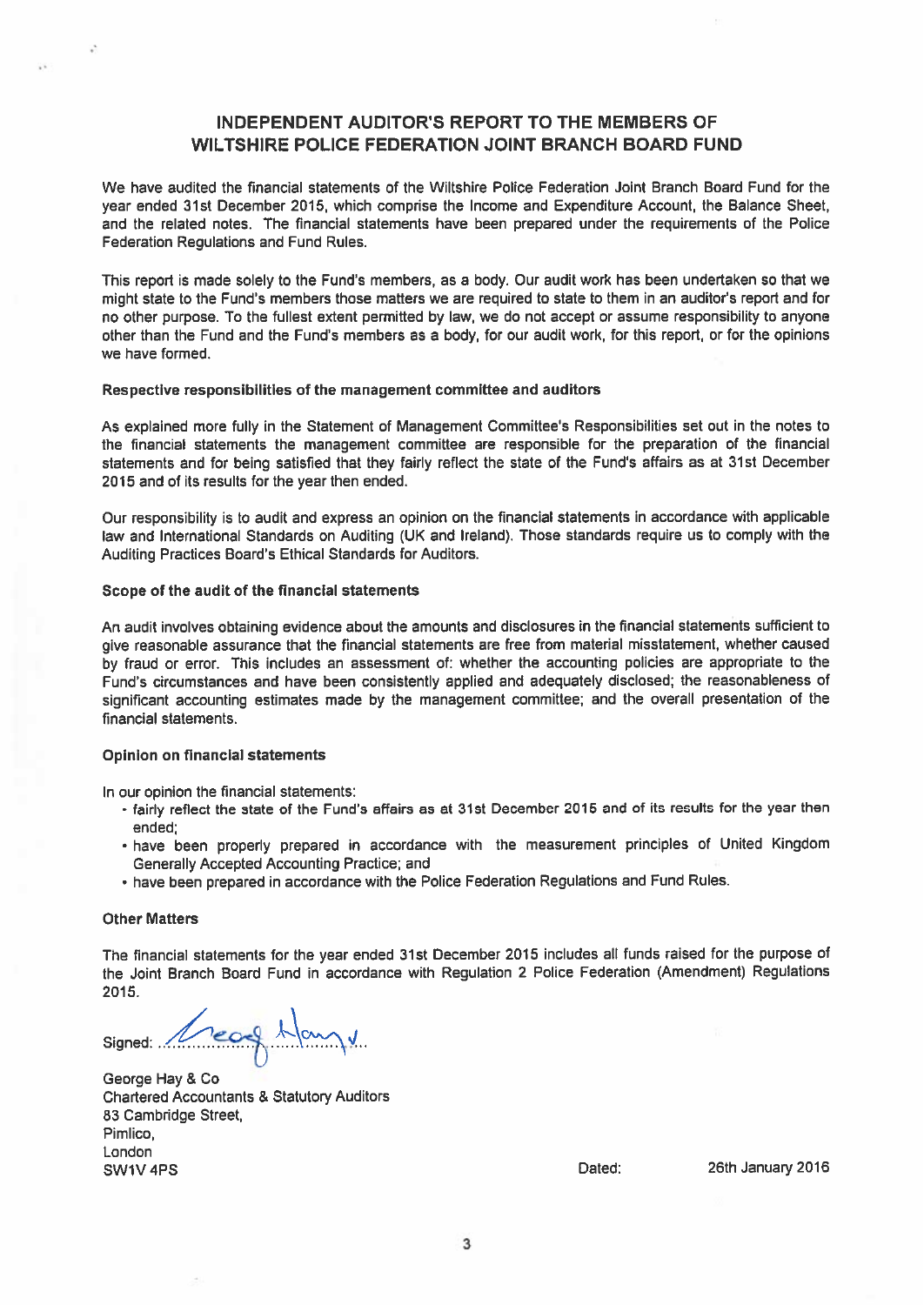## WILTSHIRE POLICE FEDERATION JOINT BRANCH BOARD FUND

 $\frac{1}{\epsilon}$ 

## INCOME AND EXPENDITURE ACCOUNT FOR THE YEAR ENDED 31ST DECEMBER 2015

| <b>INCOME</b>                                                      | $(01.01.15 -$<br>31.03.15) | $(01.04.15 -$<br>31.12.15 | 2015        | 2014                    |
|--------------------------------------------------------------------|----------------------------|---------------------------|-------------|-------------------------|
| <b>Weekly Subscriptions</b>                                        |                            |                           |             |                         |
| Constables                                                         | 47,360                     | 138,597                   | 185,957     | 193,713                 |
| Sergeants                                                          | 10,941                     | 34,010                    | 44,951      | 45,858                  |
| Inspectors                                                         | 5,200                      | 15,236                    | 20,436      | 20,782                  |
|                                                                    |                            |                           | 251,344     | 260,353                 |
|                                                                    | $(01.01.15 -$              | $(01.04.15 -$             |             |                         |
| Less: Payable to Central/Joint Committee                           | 31.03.15                   | 31.12.15)                 |             |                         |
| Constables                                                         | 33,152                     |                           | 33,152      | 135,599                 |
| Sergeants                                                          | 7,659                      |                           | 7,659       | 32,100                  |
| Inspectors                                                         | 3,640                      |                           | 3,640       | 14,547                  |
| <b>Joint Central Committee</b>                                     |                            | 131,490                   | 131,490     |                         |
|                                                                    |                            |                           | 175,941     | 182,246                 |
| <b>NET INCOME</b>                                                  |                            |                           | 75,403      | 78,107                  |
|                                                                    |                            |                           |             |                         |
| Less: ADMINISTRATIVE EXPENSES (Note 1)                             |                            |                           | 96,076      | 83,607                  |
| (DEFICIT) OF SUBSCRIPTION INCOME                                   |                            |                           | (20, 673)   | (5, 500)                |
| <b>OVER EXPENDITURE</b>                                            |                            |                           |             |                         |
| Add: Other Income - (Note 1.1)                                     |                            |                           |             |                         |
| Bank interest (gross)                                              |                            |                           |             | 22                      |
| Reimbursement of administrative expenses                           |                            |                           | 7,533       | 10,651                  |
| Advertising                                                        |                            |                           | 1,400       | 1,200                   |
| Donations received                                                 |                            |                           | 1,663       | 10,326                  |
| <b>Dividends</b>                                                   |                            |                           | 8,723       | 7,214                   |
| <b>Mailshots</b>                                                   |                            |                           | 800         | 800                     |
|                                                                    |                            |                           | (554)       | 24,713                  |
| (DEFICIT) / SURPLUS FOR THE YEAR<br><b>BEFORE GAINS / (LOSSES)</b> |                            |                           |             |                         |
| Gains - (Note 1.2)                                                 |                            |                           | 855         |                         |
|                                                                    |                            |                           |             |                         |
| <b>SURPLUS FOR THE YEAR</b>                                        |                            |                           | 301         | 24,713                  |
| ACCUMULATED FUND BROUGHT FORWARD                                   |                            |                           | 335,814     | 311,101                 |
| ACCUMULATED FUND CARRIED FORWARD                                   |                            |                           | $E$ 336,115 | 335,814<br>$\mathbf{E}$ |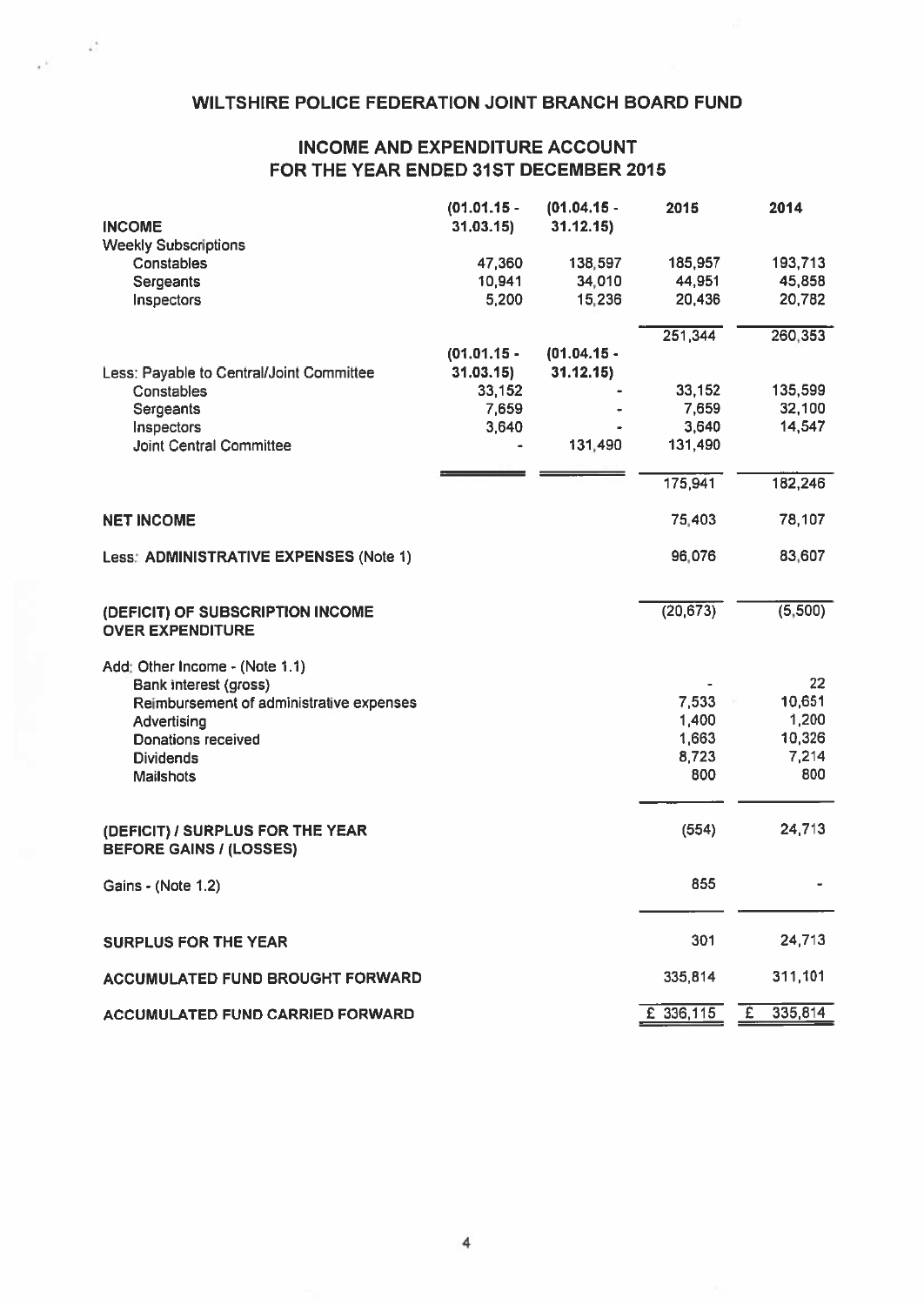## BALANCE SHEET AS AT 31ST DECEMBER 2015

|                                                         | Cost    | Accumulated<br>Depreciation/<br>Revaluation/<br>Impairment | 2015<br><b>Net Book</b><br>Value |   | 2014    |
|---------------------------------------------------------|---------|------------------------------------------------------------|----------------------------------|---|---------|
| <b>FIXED ASSETS</b>                                     |         |                                                            |                                  |   |         |
| <b>Furniture and Fittings</b>                           | 341     | 324                                                        | 17                               |   | 20      |
| <b>Computer Equipment</b>                               | 11,278  | 4,770                                                      | 6,508                            |   | 9,327   |
| Others - (Specify)                                      |         |                                                            |                                  |   |         |
| Mechanical and electrical equipment                     | 8,704   | 8,546                                                      | 158                              |   | 212     |
|                                                         | 257,295 | 13,640                                                     | 243,655                          |   | 236,953 |
| <b>CURRENT ASSETS</b>                                   |         |                                                            |                                  |   |         |
| <b>Subscriptions Due</b>                                |         | 20,729                                                     |                                  |   | 21,322  |
| Cash at Bank and in Hand                                |         | 95,279                                                     |                                  |   | 99,346  |
| <b>Debtors</b>                                          |         | 2,784                                                      |                                  |   | 3,259   |
| Contributions due from Joint Central Committee (Note 4) |         | 2,837                                                      |                                  |   |         |
| Less:                                                   |         | 121,629                                                    |                                  |   | 123,927 |
| <b>CURRENT LIABILITIES</b>                              |         |                                                            |                                  |   |         |
| Contributions due to Central Committees (Note 4)        |         | 14,812                                                     |                                  |   | 10,763  |
| <b>Corporation Tax</b>                                  |         | 558                                                        |                                  |   | 645     |
| <b>Sundry Accrued Expenses</b>                          |         | 13,799                                                     |                                  |   | 13,658  |
|                                                         |         |                                                            |                                  |   |         |
|                                                         |         | 29,169                                                     |                                  |   | 25,066  |
|                                                         |         |                                                            |                                  |   |         |
| <b>NET CURRENT ASSETS/(LIABILITIES)</b>                 |         |                                                            | 92,460                           |   | 98,861  |
|                                                         |         |                                                            |                                  |   |         |
| TOTAL ASSETS LESS CURRENT LIABILITIES                   |         |                                                            | 336,115                          |   | 335,814 |
| CREDITORS: amounts falling due after more than one year |         |                                                            |                                  |   |         |
| <b>NET ASSETS</b>                                       |         |                                                            | £ 336,115                        | £ | 335,814 |
|                                                         |         |                                                            |                                  |   |         |
| <b>REPRESENTED BY</b>                                   |         |                                                            |                                  |   |         |
| <b>Accumulated Fund</b>                                 |         |                                                            | 335,814                          |   | 311,101 |
| Surplus for the year                                    |         |                                                            | 301                              |   | 24,713  |
|                                                         |         |                                                            |                                  |   |         |
|                                                         |         |                                                            | £ 336,115                        | £ | 335,814 |

We certify that we have fully complied with the Regulation 2 Police Federation (Amendment) Regulations 2015 and disclosed in the F45 all funds of which we are <sup>a</sup> beneficiary. We understand that failure to comply with this Regulation could be deemed <sup>a</sup> criminal and/or Police Disciplinary matter.

| Signed $\begin{bmatrix} 1 & 1 \\ 1 & 1 \end{bmatrix}$ $\begin{bmatrix} 1 & 1 \\ 1 & 1 \end{bmatrix}$ $\begin{bmatrix} 1 & 1 \\ 1 & 1 \end{bmatrix}$ $\begin{bmatrix} 1 & 1 \\ 1 & 1 \end{bmatrix}$ $\begin{bmatrix} 1 & 1 \\ 1 & 1 \end{bmatrix}$ $\begin{bmatrix} 1 & 1 \\ 1 & 1 \end{bmatrix}$ $\begin{bmatrix} 1 & 1 \\ 1 & 1 \end{bmatrix}$ $\begin{bmatrix} 1 & 1 \\ 1 & 1 \end{bmatrix}$ $\begin{bmatrix$ |           |
|-----------------------------------------------------------------------------------------------------------------------------------------------------------------------------------------------------------------------------------------------------------------------------------------------------------------------------------------------------------------------------------------------------------------|-----------|
|                                                                                                                                                                                                                                                                                                                                                                                                                 |           |
| Signed<br><u> 1919 - Paul Barbara, manala</u>                                                                                                                                                                                                                                                                                                                                                                   | TREASURER |

Date accounts approved: 26th January 2016

 $\chi^2$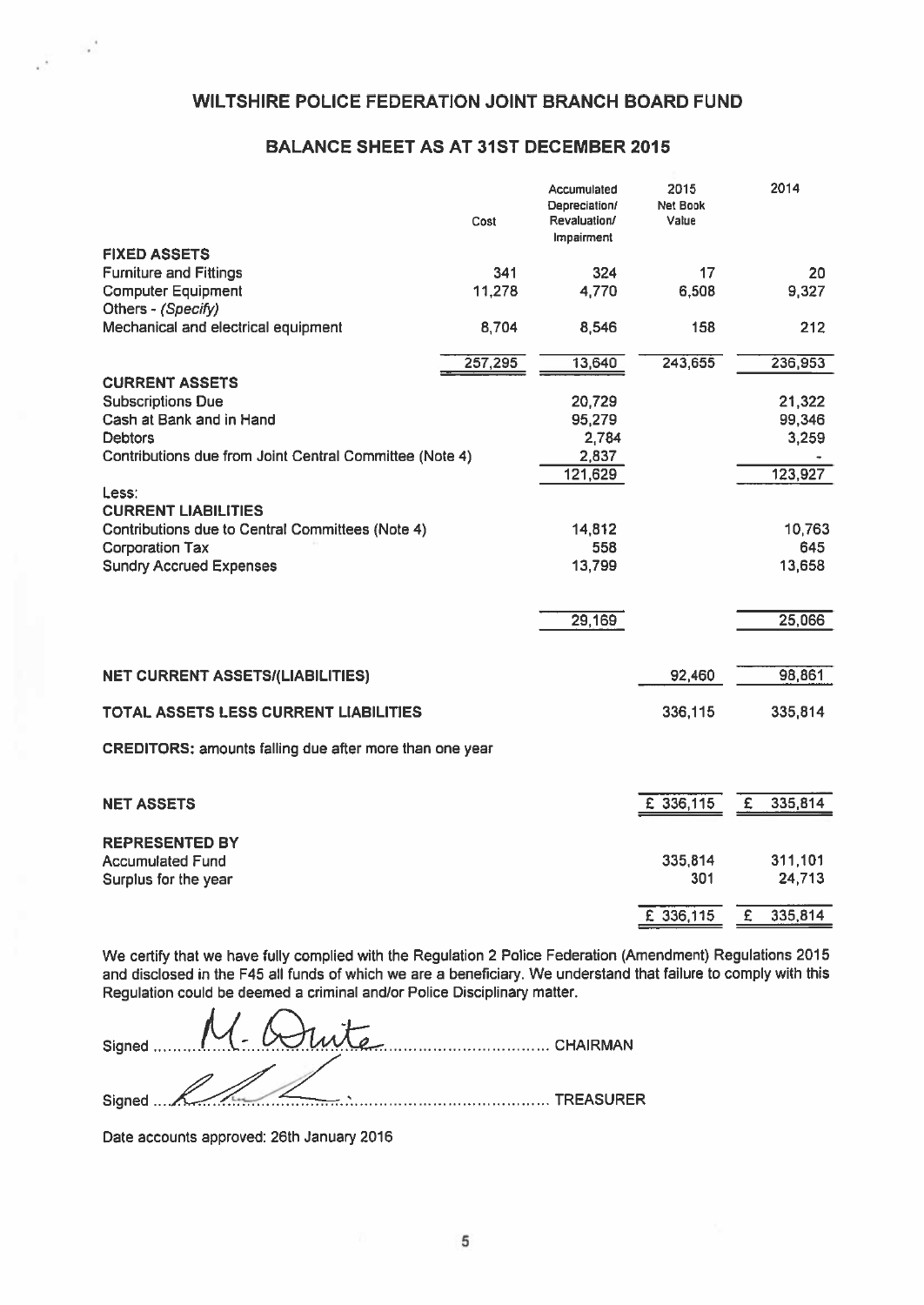## WILTSHIRE POLICE FEDERATION JOINT BRANCH BOARD FUND NOTES TO THE FINANCIAL STATEMENTS FOR THE YEAR ENDED 31ST DECEMBER 2015

 $\mathbf{v}^*$ 

|    |                                                                  | 2015           |                | 2014           |
|----|------------------------------------------------------------------|----------------|----------------|----------------|
| 1. | <b>ADMINISTRATIVE EXPENSES</b>                                   |                |                |                |
|    |                                                                  |                |                |                |
|    | <b>Annual Conference</b><br><b>Audit and Accountancy Charges</b> | 2,954<br>3,200 |                | 3,988<br>4,014 |
|    | <b>Bank Charges</b>                                              |                |                |                |
|    | <b>Clerical Assistance and Social Security Costs</b>             | 26,904         |                | 27,639         |
|    | <b>Computer Consumables</b>                                      | 4,106          |                | 2,703          |
|    | <b>Corporation Tax</b>                                           | 616            |                | 672            |
|    | Depreciation                                                     | 2,875          |                | 1,425          |
|    |                                                                  |                |                |                |
|    | Donations -                                                      |                |                |                |
|    | Neil Doyle Memorial fund                                         | 200            |                |                |
|    | David Phillips Memorial fund                                     | 250            |                |                |
|    | National Police Memorial Day                                     | 40<br>200      |                |                |
|    | <b>Hunts Community Cancer Network</b><br>Naomi House             | 250            |                |                |
|    | Police Roll of Honour Trust                                      |                |                | 500            |
|    | <b>COPS</b>                                                      |                |                | 200            |
|    | <b>Madrid Marathon</b>                                           |                |                | 200            |
|    |                                                                  |                |                |                |
|    | Additional Responsibility Payments (Honoraria)                   | 4,967          |                | 4,936          |
|    | Insurance                                                        | 1,504          |                | 1,252          |
|    | <b>Meeting Expenses</b>                                          | 14,775         |                | 11,275         |
|    | Postage, Printing and Stationery                                 | 1,742          |                | 1,908          |
|    | <b>Sundry Expenses</b>                                           | 507            |                | 4,221<br>1,344 |
|    | <b>Telephone Charges</b><br><b>Travel and Subsistence</b>        | 1,145<br>1,432 |                | 1,359          |
|    |                                                                  |                |                |                |
|    | Other Expenses -                                                 |                |                |                |
|    | Gifts and presentations                                          | 2,516          |                | 5,158          |
|    | Legal and Professional Fees                                      | 663            |                | 1,278          |
|    | Loss on disposal of fixed assets                                 |                |                | 551            |
|    | <b>Police Memorial Day</b>                                       | 744            |                | 813            |
|    | Training                                                         | 1,443          |                | 5,613          |
|    | <b>Station Welfare Costs</b>                                     | 1,409          |                | 1,747<br>811   |
|    | <b>Staff Welfare</b>                                             | 724<br>20,910  |                | $\blacksquare$ |
|    | <b>Media Campaigns</b>                                           |                |                |                |
|    | TOTAL AS PER INCOME AND EXPENDITURE ACCOUNT                      | 96,076<br>£.   | $\overline{f}$ | 83,607         |
|    |                                                                  |                |                |                |
|    |                                                                  | 2015           |                | 2014           |
|    | <b>1.1 OTHER INCOME</b>                                          |                |                |                |
|    | Bank Interest (gross)                                            | $\bullet$      |                | 22             |
|    | Reimbursement of administrative expenses                         | 7,533          |                | 10,651         |
|    | Advertising                                                      | 1,400<br>8,723 |                | 1,200<br>7,214 |
|    | <b>Dividends received</b><br>Donations received                  | 1,663          |                | 10,326         |
|    | Profits from mailshots and commissions                           | 800            |                | 800            |
|    |                                                                  |                |                |                |
|    | TOTAL AS PER INCOME AND EXPENDITURE ACCOUNT                      | 20,119<br>£.   | £              | 30,213         |
|    |                                                                  | 2015           |                | 2014           |
|    | 1.2 GAINS / (LOSSES)<br>Gain on investments                      | 855            |                |                |
|    | TOTAL AS PER INCOME AND EXPENDITURE ACCOUNT                      | 855<br>£       | E              |                |
|    |                                                                  |                |                |                |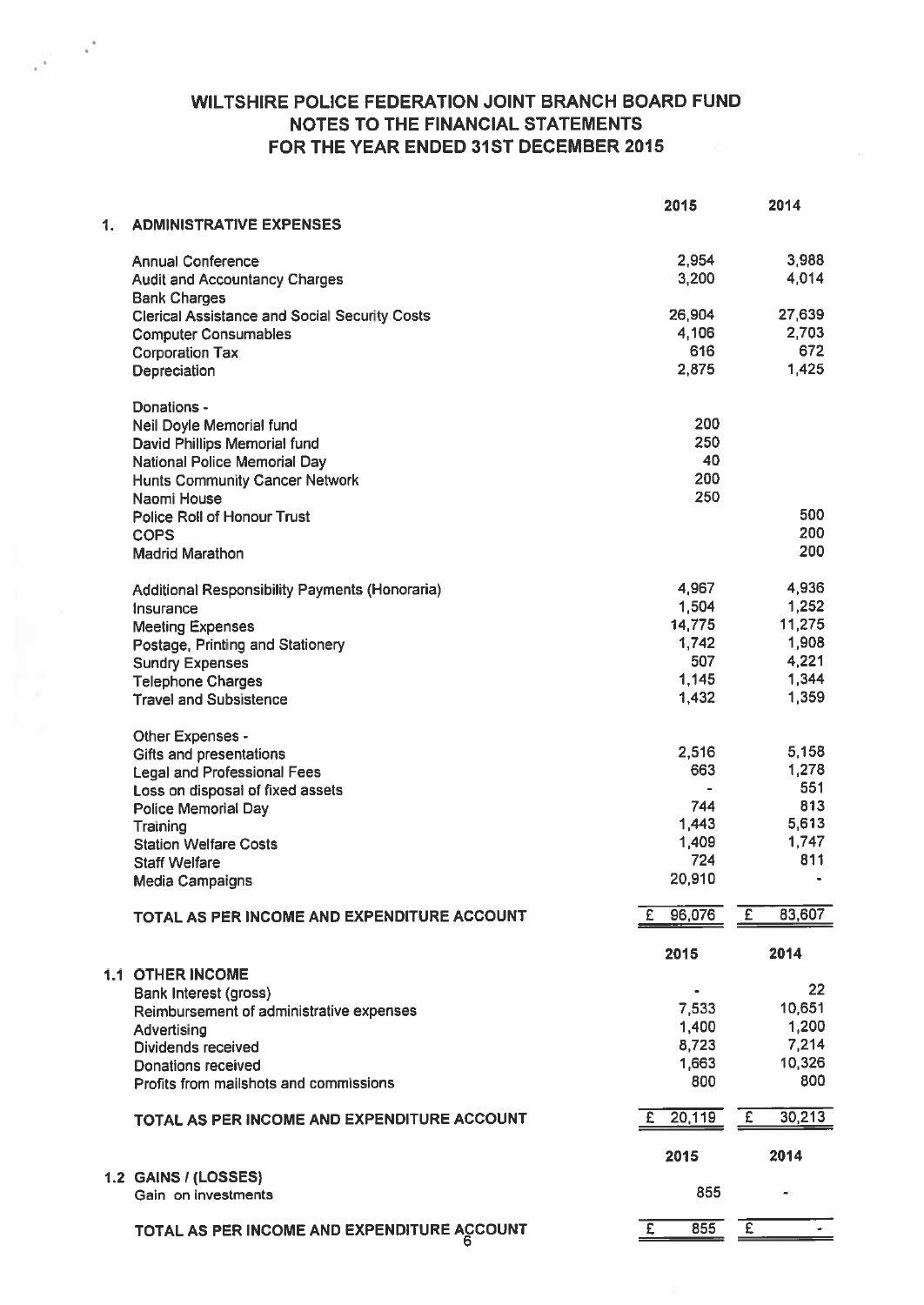## WILTSHIRE POLICE FEDERATION JOINT BRANCH BOARD FUND NOTES TO THE FINANCIAL STATEMENTS FOR THE YEAR ENDED 31ST DECEMBER 2015

## 2. ACCOUNTING POLICIES

## A. Accounting Convention

The financial statements have been prepared under the historic cost convention.

#### B. Income

 $\mathcal{L}^{\mathcal{L}}$ 

Income is primarily derived from subscriptions collected from the Funds members. Other income sources may include rental/investment income and income generated from providing member services.

## C. Expenditure

Expenditure is shown inclusive of Value Added Tax.

#### D. Depreciation

Depreciation has been calculated at rates required to write off the relevant assets over their anticipated lives.

The applicable annual rates are: Furniture and Fittings **Exercise 2018** — 15% reducing balance basis Computer Equipment **Example 25%** straight line basis Other Assets **25% reducing balance basis** 25% reducing balance basis

#### E. Taxation

Provision is made for Corporation Tax in respec<sup>t</sup> of the Fund's liability to taxation on investment income, capital gains and income derived from third party transactions.

## F. Investments

Investments are shown in the financial statements at cost less provision for impairment in value.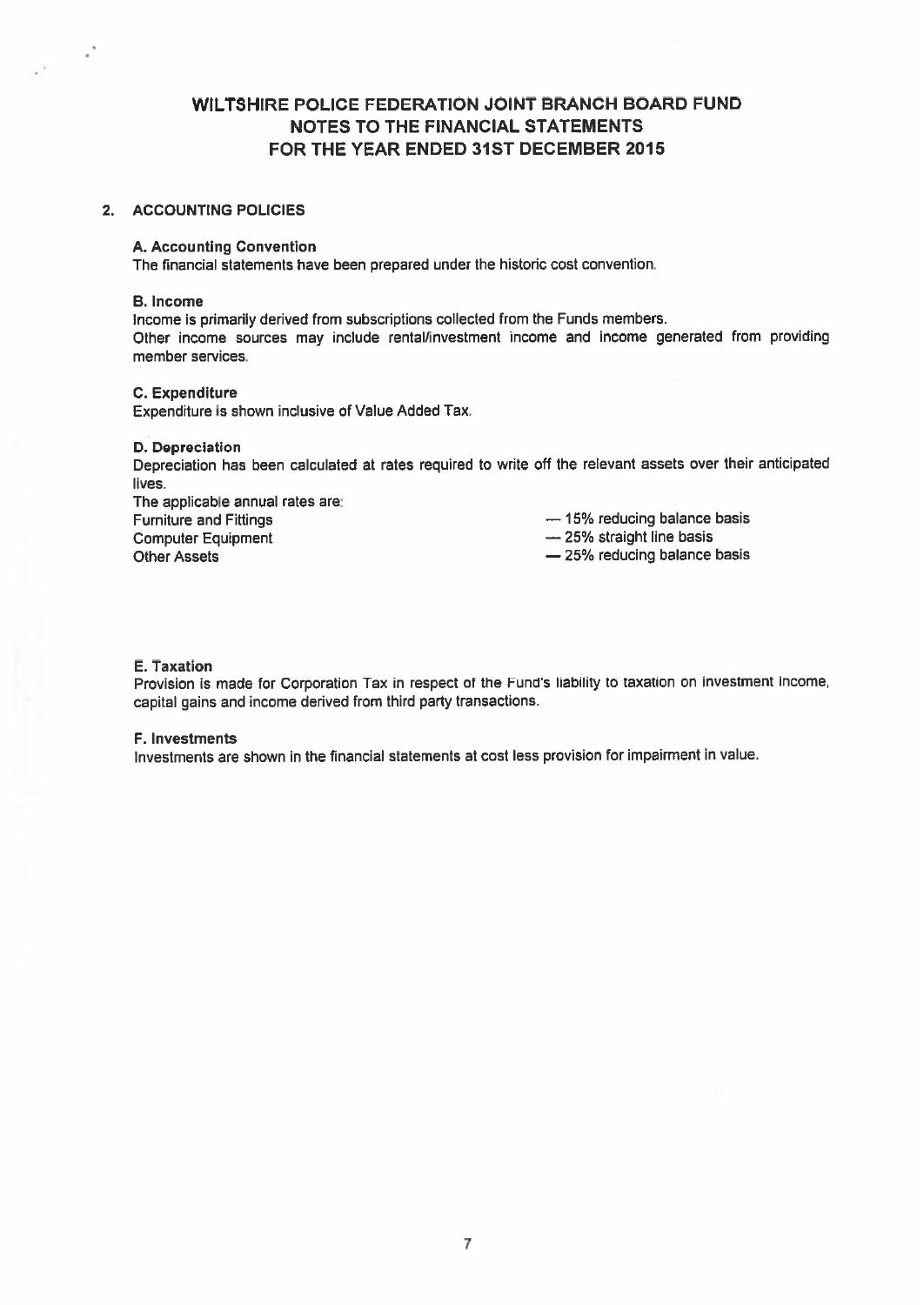## WILTSHIRE POLICE FEDERATION JOINT BRANCH BOARD FUND NOTES TO THE FINANCIAL STATEMENTS FOR THE YEAR ENDED 31ST DECEMBER 2015

## 3. STATEMENT OF MANAGEMENT COMMITTEE'S RESPONSIBILITIES

 $\epsilon$ 

## 4a. CONTRIBUTIONS DUE TO1(FROM) CENTRAL COMMITTEES (TO 31ST MARCH 2015)

| <b>WILTSHIRE POLICE FEDERATION JOINT BRANCH BOARD FUND</b><br><b>NOTES TO THE FINANCIAL STATEMENTS</b><br>FOR THE YEAR ENDED 31ST DECEMBER 2015                                                                                                                                                                                                                                                                                                                                                                                                                                                                                                                                                                                                                                                                                                                                                                                                                                         |             |    |        |
|-----------------------------------------------------------------------------------------------------------------------------------------------------------------------------------------------------------------------------------------------------------------------------------------------------------------------------------------------------------------------------------------------------------------------------------------------------------------------------------------------------------------------------------------------------------------------------------------------------------------------------------------------------------------------------------------------------------------------------------------------------------------------------------------------------------------------------------------------------------------------------------------------------------------------------------------------------------------------------------------|-------------|----|--------|
| STATEMENT OF MANAGEMENT COMMITTEE'S RESPONSIBILITIES<br>Regulation 18(2) of The Police Federation Regulations (as amended) requires the Committee, in relation<br>to Federation funds held by it, to keep accounts showing all monies received or paid out and to cause the<br>financial statements for each year to be audited by an independent auditor. In causing the financial<br>statements to be prepared, the Committee is required to:<br>· Select suitable accounting policies and apply them consistently.<br>· Make judgements and estimates that are reasonable and prudent.<br>. Ensure that the financial statements are prepared on the going concern basis unless it is appropriate<br>to presume otherwise.<br>The Committee is responsible for keeping adequate accounting records and also is responsible for safe-<br>guarding the assets of the Fund and hence for taking reasonable steps for the prevention and detection of<br>fraud and other irregularities. |             |    |        |
| <b>CONTRIBUTIONS DUE TO/(FROM) CENTRAL COMMITTEES (TO 31ST MARCH 2015)</b>                                                                                                                                                                                                                                                                                                                                                                                                                                                                                                                                                                                                                                                                                                                                                                                                                                                                                                              |             |    |        |
|                                                                                                                                                                                                                                                                                                                                                                                                                                                                                                                                                                                                                                                                                                                                                                                                                                                                                                                                                                                         | 2015        |    | 2014   |
| Constables                                                                                                                                                                                                                                                                                                                                                                                                                                                                                                                                                                                                                                                                                                                                                                                                                                                                                                                                                                              | 11,021      |    | 9,313  |
| Sergeants                                                                                                                                                                                                                                                                                                                                                                                                                                                                                                                                                                                                                                                                                                                                                                                                                                                                                                                                                                               | 2,583       |    | 1,027  |
| Inspectors                                                                                                                                                                                                                                                                                                                                                                                                                                                                                                                                                                                                                                                                                                                                                                                                                                                                                                                                                                              | 1,208       |    | 423    |
|                                                                                                                                                                                                                                                                                                                                                                                                                                                                                                                                                                                                                                                                                                                                                                                                                                                                                                                                                                                         | 14,812<br>£ | -£ | 10,763 |
| <b>CONTRIBUTIONS DUE TO/(FROM) JOINT CENTRAL COMMITTEE (FROM 1ST APRIL 2015)</b>                                                                                                                                                                                                                                                                                                                                                                                                                                                                                                                                                                                                                                                                                                                                                                                                                                                                                                        |             |    |        |
|                                                                                                                                                                                                                                                                                                                                                                                                                                                                                                                                                                                                                                                                                                                                                                                                                                                                                                                                                                                         | 2015        |    | 2014   |
| <b>Joint Central Committee</b>                                                                                                                                                                                                                                                                                                                                                                                                                                                                                                                                                                                                                                                                                                                                                                                                                                                                                                                                                          | (2,837)     |    |        |

## 4b. CONTRIBUTIONS DUE TO/(FROM) JOINT CENTRAL COMMITTEE (FROM 1ST APRIL 2015)

|                         | 2015               | 2014           |
|-------------------------|--------------------|----------------|
| Joint Central Committee | (2,837)<br>(2,837) | $\blacksquare$ |

## 5. CONTRIBUTING AND NON CONTRIBUTING MEMBERS AT 31ST DECEMBER 2015

|                   | No. of Contributing<br><b>Members</b> |       | No. of Non Contributing<br><b>Members</b> |      | Others* |                |  |
|-------------------|---------------------------------------|-------|-------------------------------------------|------|---------|----------------|--|
|                   | 2015                                  | 2014  | 2015                                      | 2014 | 2015    | 2014           |  |
| Cadets            | 66                                    | 35    |                                           |      |         |                |  |
| Constables        | 744                                   | 728   | 14                                        | 12   | 10      | 10             |  |
| Sergeants         | 174                                   | 167   |                                           |      |         |                |  |
| Inspectors/Chief  |                                       |       |                                           |      |         | $\blacksquare$ |  |
| <b>Inspectors</b> | 79                                    | 82    |                                           |      |         | ۰              |  |
|                   | 1.063                                 | 1.012 | 15                                        | 13   | 11      | 10             |  |
|                   |                                       |       |                                           |      |         |                |  |

\* This column refers to those members who are non contributors by virtue of receiving no pay, being on unpaid maternity leave or serving officers on career breaks. (JBB Circular 53/96 refers)

## 6. INVESTMENTS (if applicable)

|                             |      | <b>Cost Less Provision</b> |               |         |  |
|-----------------------------|------|----------------------------|---------------|---------|--|
|                             | 2015 | 2014                       | 2015          | 2014    |  |
| <b>Equities</b>             |      | ٠                          |               |         |  |
| <b>Fixed Interest Funds</b> |      | -                          |               |         |  |
| <b>Unit Trusts</b>          |      | 227,394                    | 257,887       | 253,041 |  |
| Others - (Specify)          |      |                            |               |         |  |
|                             |      | 227.394                    | 257,887<br>£. | 253,041 |  |